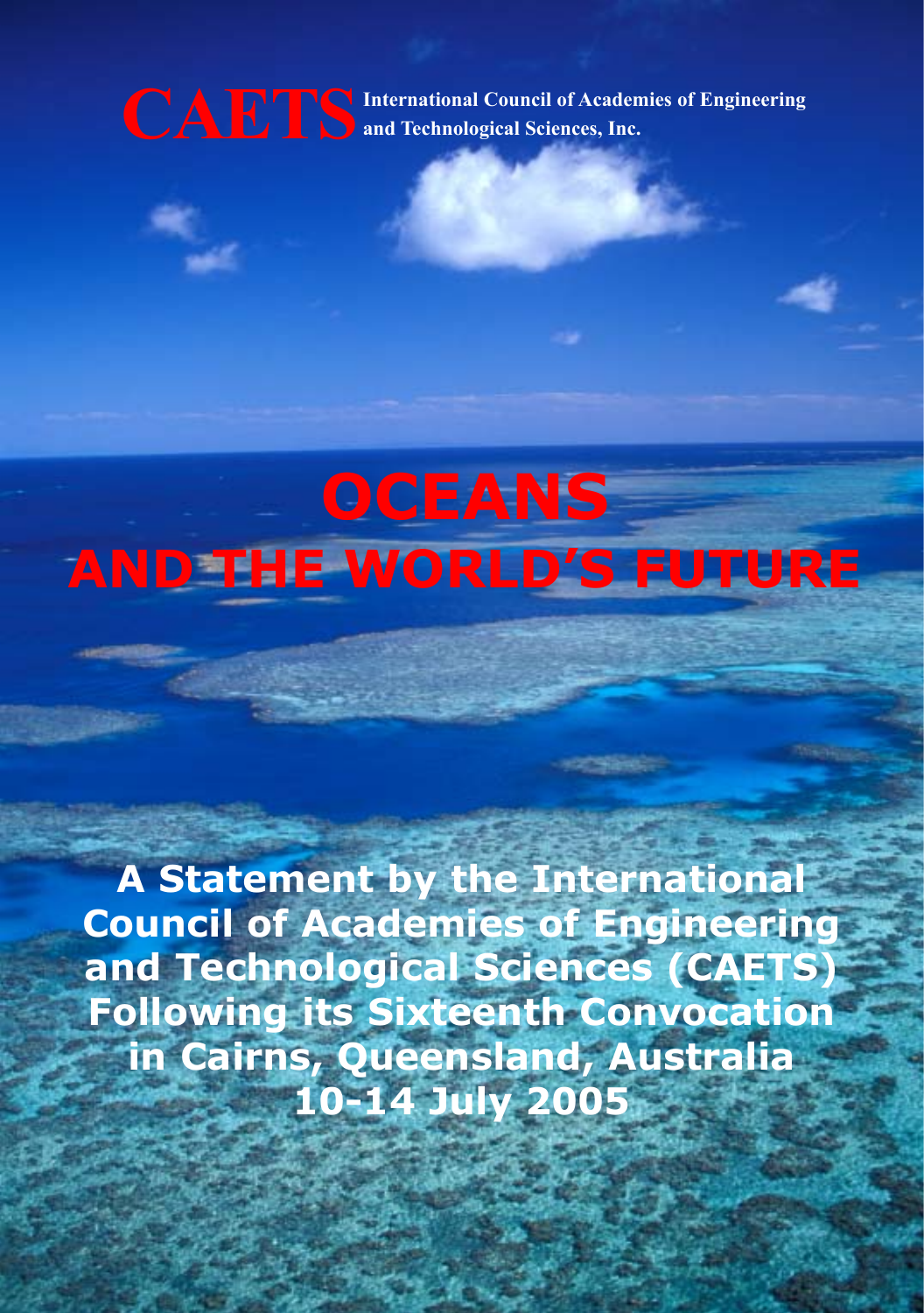## **THE INTERNATIONAL COUNCIL OF ACADEMIES OF ENGINEERING AND TECHNOLOGICAL SCIENCES**

The International Council of Academies of Engineering and Technological Sciences, Inc. (CAETS) is an independent, non-political, non-governmental international organization of engineering and technological sciences academies, with one member academy per country. Its mission is to foster effective engineering and technological progress for the benefit of societies of all countries.

CAETS was established in 1978 with five founding Academies and held its first Convocation that year in Washington DC at the invitation of the US National Academy of Engineering (NAE). It consists of those national academies who have satisfied an agreed set of membership criteria designed to foster the highest standards of international excellence and who have sought admission and been elected to membership by the Council. Its current membership of 24 academies is listed, with contact details, on the back cover.

The administrative and policy body of CAETS, on which each academy has one representative, is the Council which elects the Officers (President, President-elect, Past President and Secretary/ Treasurer) and the Board of Directors which consists of the Officers (the Executive Committee) and four other members each serving, except for the Secretary/Treasurer, for one year terms.

The President, President-elect, Past President and members of the Board of Directors during 2005 were:

- · Dr John Zillman, Australian Academy of Technological Sciences and Engineering (ATSE), President
- · Prof Achiel van Cauwenberghe, Royal Belgian Academy of Applied Sciences (BACAS), President elect
- · Prof Arne Bjørlykke, Norwegian Academy of Technological Sciences (NTVA), Past President
- Mr William C. Salmon, Secretary/Treasurer
- Prof Ben Veltman, Netherlands Society of Technological Sciences and Engineering (NFTW)
- Lord Alec Broers, Royal Academy of Engineering (RAEng)
- · Dr Ki Jun Lee, The National Academy of Engineering of Korea (NAEK)
- · Prof Zlatko Kniewald, Croatian Academy of Engineering (HATZ).

Recent Convocations have dealt with the following:

- · Creating Wealth in Harmony with the Environment (Eleventh Convocation) Kiruna Sweden, 18-21 June 1995
- · Engineering, Innovation and Society (Twelfth Convocation) Edinburgh, United Kingdom, 21-23 May 1997
- · Technology and Health (Thirteenth Convocation) Sophia Antipolis, France, 24-27 May 1999
- · World Forests and Technology (Fourteenth Convocation) Espo, Finland, 11-15 June 2001
- · Entertaining Bytes (Fifteenth Convocation) Hollywood, United States, 18-22 May 2003.

The Sixteenth Convocation was hosted by the Australia Academy of Technological Sciences and Engineering (ATSE) in Cairns, Queensland, Australia on 10-14 July 2005. It was attended by delegations from eighteen CAETS academies and included an international Symposium on 'Oceans and the World's Future' with a total participation in the Symposium and associated events of 200 persons.

On the basis of the keynote address delivered by Dr Patricio Bernal, Executive Secretary of the Intergovernmental Oceanographic Commission (IOC) of UNESCO, invited presentations by 30 speakers and panelists, a closing address by Dr Meryl Williams and a synthesis by Symposium Rapporteurs Dr Greg Tegart, Dr Angus McEwan, Dr Russell Reicheldt and Mr Graeme Kelleher, the CAETS academy delegations reached consensus on the following statement and recomendations which were formally approved by the CAETS Council on 14 July and released on 28 July, 2005. This statement is also included in the Proceedings of the Convocation, copies of which are available from ATSE headquarters at:

The Australian Academy of Technological Sciences and Engineering (ATSE) 197 Royal Parade Parkville VIC 3052 Australia Ph: (+61 3) 9340 1200 Fax: (+61 3) 9347 8237 Email: andreww@atse.org.au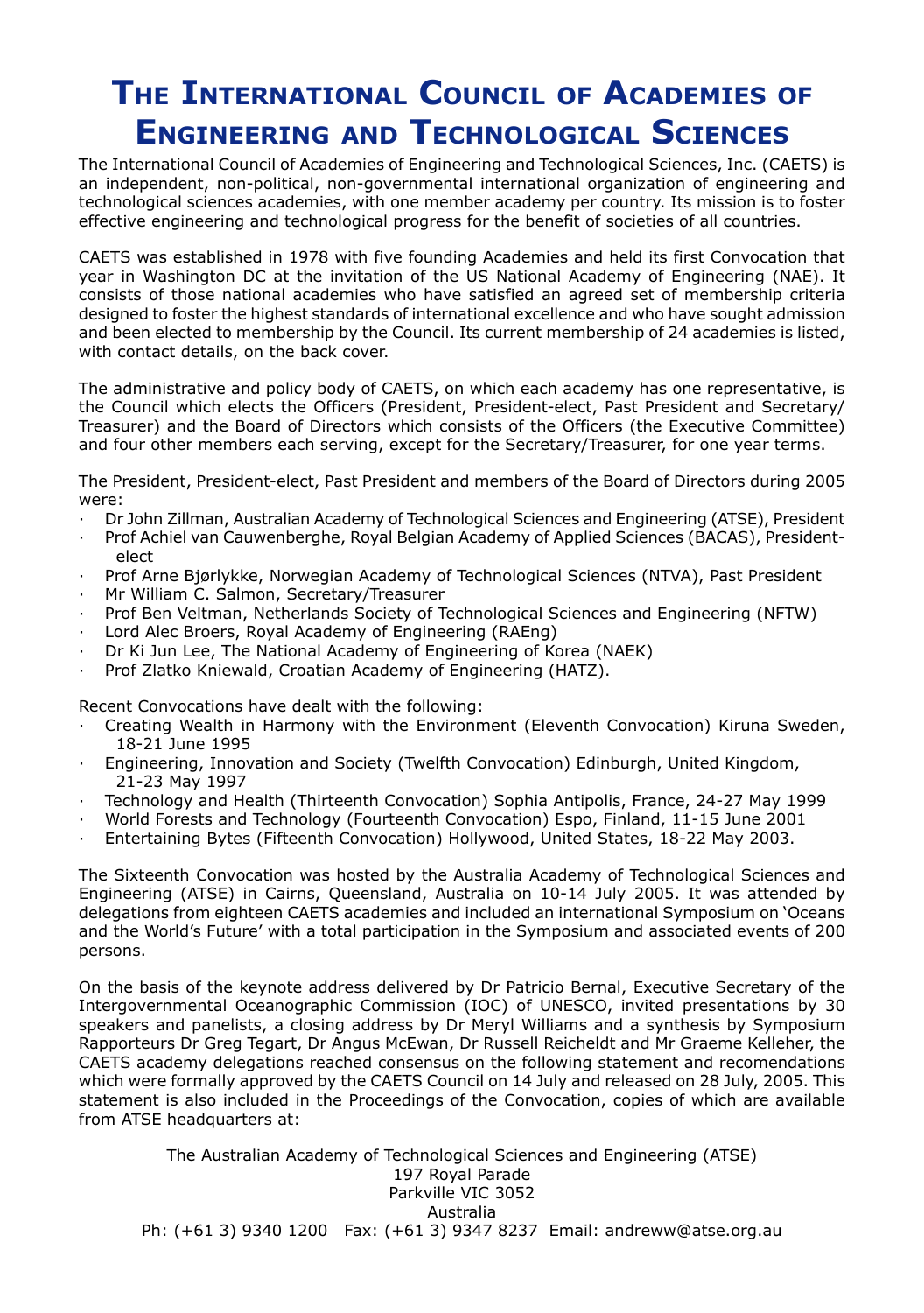### **OCEANS AND THE WORLD'S FUTURE A Statement by the International Council of Academies of Engineering and Technological Sciences (CAETS)**

*The International Council of Academies of Engineering and Technological Sciences (CAETS) held its 16th Convocation in Cairns, Australia, from 10-14 July 2005, to examine the scientific, technological and engineering issues that link the world's future with the oceans. In the light of the presentations by the international experts assembled for the Convocation and review of the conclusions from the discussions during the Convocation sessions and an associated workshop on tsunamis, CAETS calls for urgent attention to the vital role of the oceans in the world's future. The following Statement, endorsed by the Council on 14 July 2005, sets out CAETS views and recommendations on the application of marine science, technology and engineering in planning for, and working towards, an environmentally, economically and socially sustainable future.*



#### **Introduction**

Although one third of the global ocean is divided into nationally controlled Exclusive Economic Zones, the ocean is a 'world commons' in which all of humanity has a stake, as set down in the United Nations Convention on the Law of the Sea. Humankind has used and exploited the ocean's resources extensively and sometimes destructively. Through the interconnectedness of the ocean's physical, geological and ecological systems, we all ultimately bear the consequences, good or bad. There is thus an inescapable international responsibility for what happens in and to the ocean.

The tsunami disaster of 26 December 2004 demonstrated the awesome destructive power of the ocean. More gradually, the oceans exert a profound impact on the global biosphere through their influence on weather and climate. At the same time, however, humans are changing the oceans on a comparable scale by, for example, depleting fish stocks and degrading the ecological condition of large parts of the coastal environment.

Science and engineering are the tools by which these interacting systems in the oceans can be understood and, to a significant extent, managed. The Convocation addressed the key issues relevant to the concerted and responsible action of the nations who are custodians of the world's oceans. Its main conclusions and recommendations are summarised below.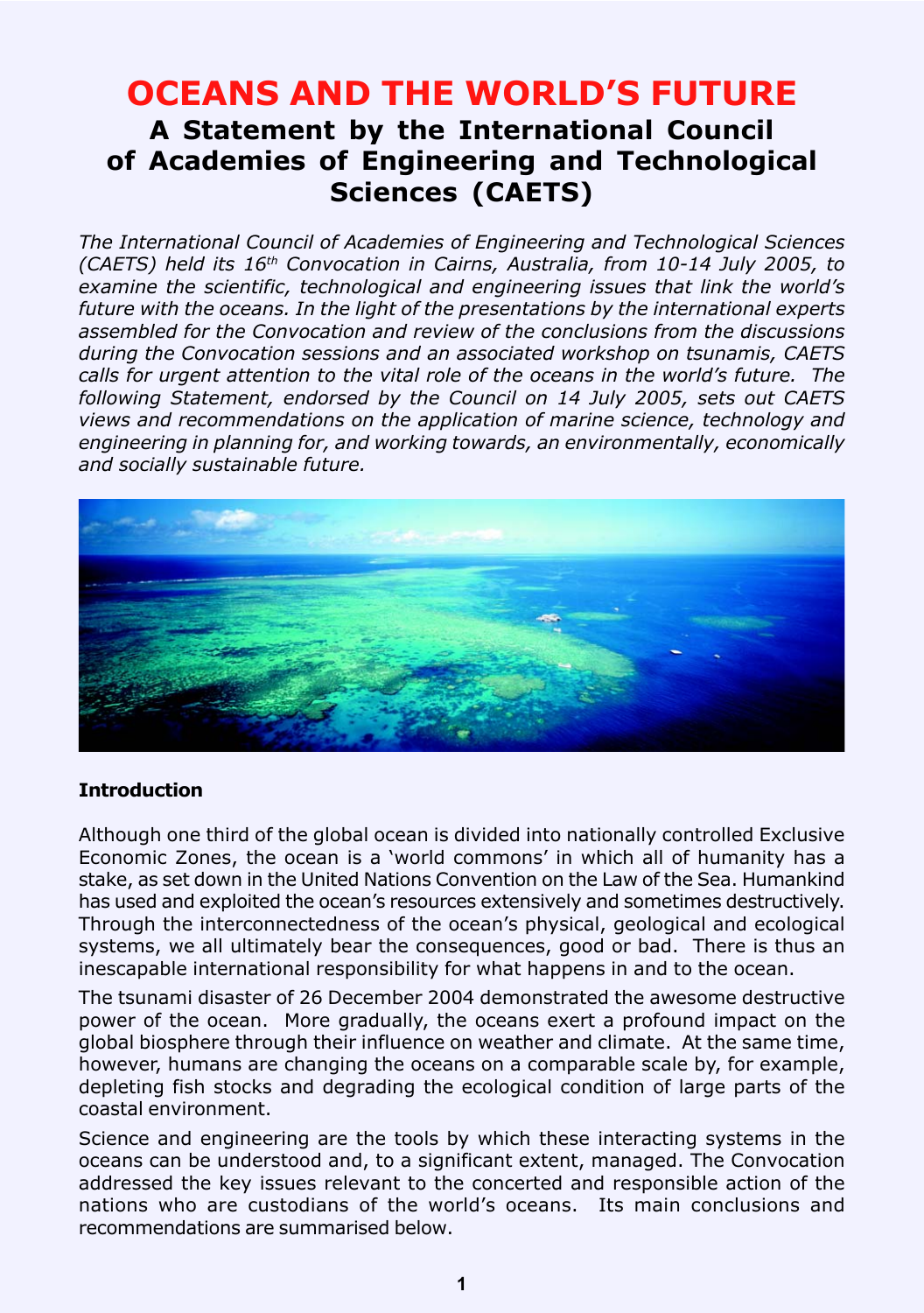#### **Climate change in the ocean is a crucial issue for the future of mankind.**

The ocean and the atmosphere are intimately connected. Changes in the pattern of sea surface temperature are linked with changes in the atmospheric circulation. They affect the incidence of extreme weather and are precursors of climatic variability on inter-annual and longer timescales. The enormous thermal inertia of the ocean implies that any systematic change of climate will be of long duration.

With the development of ocean observing systems, the short-term prediction of climate variability is becoming practicable. The link between the El Niño-Southern Oscillation (ENSO) phenomena and inter-annual fluctuations of climate in many regions of the world is fairly well understood. Monitoring networks in the Pacific Ocean now give continuous data on sea surface temperature and subsurface heat content which, when used in numerical ocean-atmosphere models, allow extrapolation forward from the present state for periods of six months or more. Predictions diverge, but ensembles of outputs from different models improve the predictive capacity for a wide range of planning purposes.

The limits of predictability are yet to be tested for longer period fluctuations on the time scales of years to decades. Non linearity in marine and atmospheric systems may limit such predictability. The links between terrestrial climate and patterns of temperature and circulation in the adjacent oceans require more detailed understanding in many regions.

Long-term global warming due to the build up of greenhouse gases in the atmosphere and the increased release of fresh water in the polar regions are believed to have potential for altering the circulation of the entire world ocean, possibly bringing rapid alteration of the global climate patterns. This circulation may be sensitive to changes in particular regions such as the Indian Ocean, with widespread effects in both the ocean and the atmosphere.

The ocean may turn out to be the most reliable forward indicator of global climate change. Changes in the ocean climate are already observable and there is evidence that the human influence is separable from natural long-term variability. In wide regions, the deep ocean is perceptibly warmer and fresher. This warming can also be detected through its contribution to sea-level rise. In contrast, in some areas near the Arctic, there have been changes where the deep ocean is perceptibly cooler and fresher.

Warming can alter the viability of biological regimes, as evidenced by such events as coral bleaching. A rise in carbon dioxide concentration and acidity may seriously prejudice the shell-forming ability of biota, especially corals and modify other flora and fauna species. A drop in pH of 0.1 has been observed in surface waters and it is projected to fall by 0.5 by 2100.

Even modest increases in sea level, when superimposed on natural variability associated with shorter term meteorological influences including storm surges, can severely threaten coastal infrastructure. The water resources of small island communities are especially endangered through salt water contamination of the fresh water 'lenses' lying below the islands.

For all of these, and other, reasons, an improved understanding of the nature and mechanisms of climate change in the oceans is essential to properly informed policy development on all aspects of global climate change.

*CAETS recommends continued national and international investment in ocean monitoring and research as a vital input to national and international policy development on climate change and related issues. (Recommendation 1)*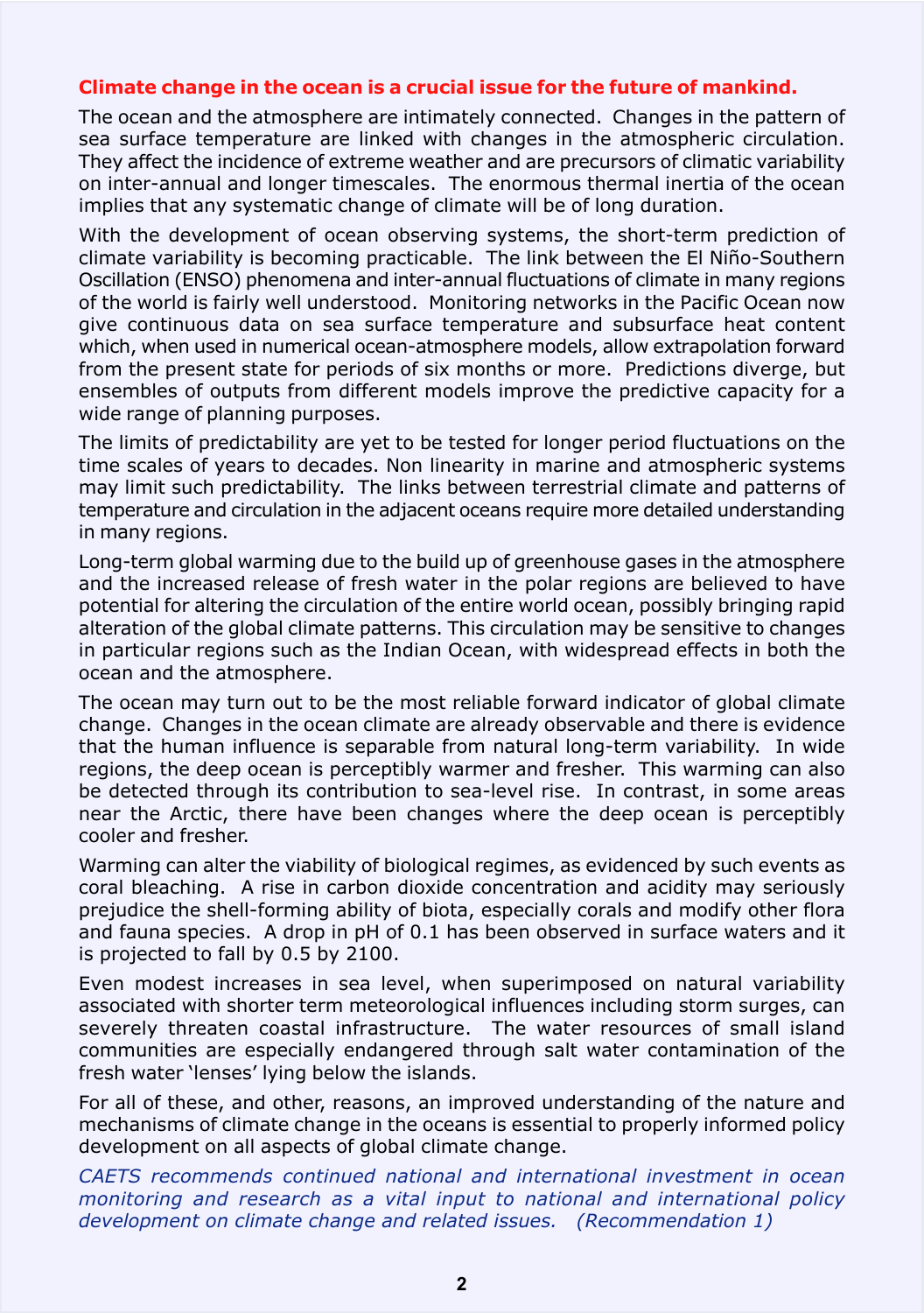#### **Human use of the marine environment must be made sustainable.**

Continental shelves and coastal zones comprise about 18% of the Earth's surface. They yield 90% of the fish catch and their margins are inhabited by 60% of the world human population. As spawning grounds, coastal zones and estuaries are vulnerable to land-sourced pollution and the legacy of agricultural and industrial practices. Even with vastly improved scientific data and knowledge, human exploitation and development in many regions, superimposed on natural change, challenges the sustainable future of coastal zones and requires a common understanding and concerted action by governments, industry and the community that transcends sectional interest.



Scientific monitoring and research, enhanced by modern technology and continuous scenario modelling, are essential to provide the tools and knowledge for sensitive and responsible national coastal management policies. As demand on ocean resources increases, the impact of multiple users in a given regional environment spreads to compound the pressure on species and to exacerbate conflicts of interest between the users as well as with those responsible for conservation in the broader public interest. In recent years, methodologies have evolved to reconcile the interests of multiple usage for a sustainable future. In some situations, novel technology such as the creation of artificial reefs can relieve environmental pressure.

Central to these methodologies is the concept of ecosystem management, wherein the effects of the external environment and man-made pressures upon the whole interacting biological system within a region are considered. Such methodologies require an expanded range of technical specialisations such as more sophisticated in-situ observing and quantitative data interpretation technology. Molecular biology will provide new tools for the rapid detection and quantification of environmentally forced change.

Classification of regional-scale habitats in terms of the types of flora and fauna populating them allows dynamic features common to different regions to be compared. The establishment of Marine Protected Areas not only protects zones of particular natural value or sensitivity but assists in separating the effects of naturally occurring change and human intervention.



These mechanisms and technologies must be used as the foundation for ensuring the long-term sustainability of the marine environment.

*CAETS recommends national and international endorsement for the commitment of various international organisations to the establishment of a comprehensive global network of Marine Protected Areas by 2012. (Recommendation 2)*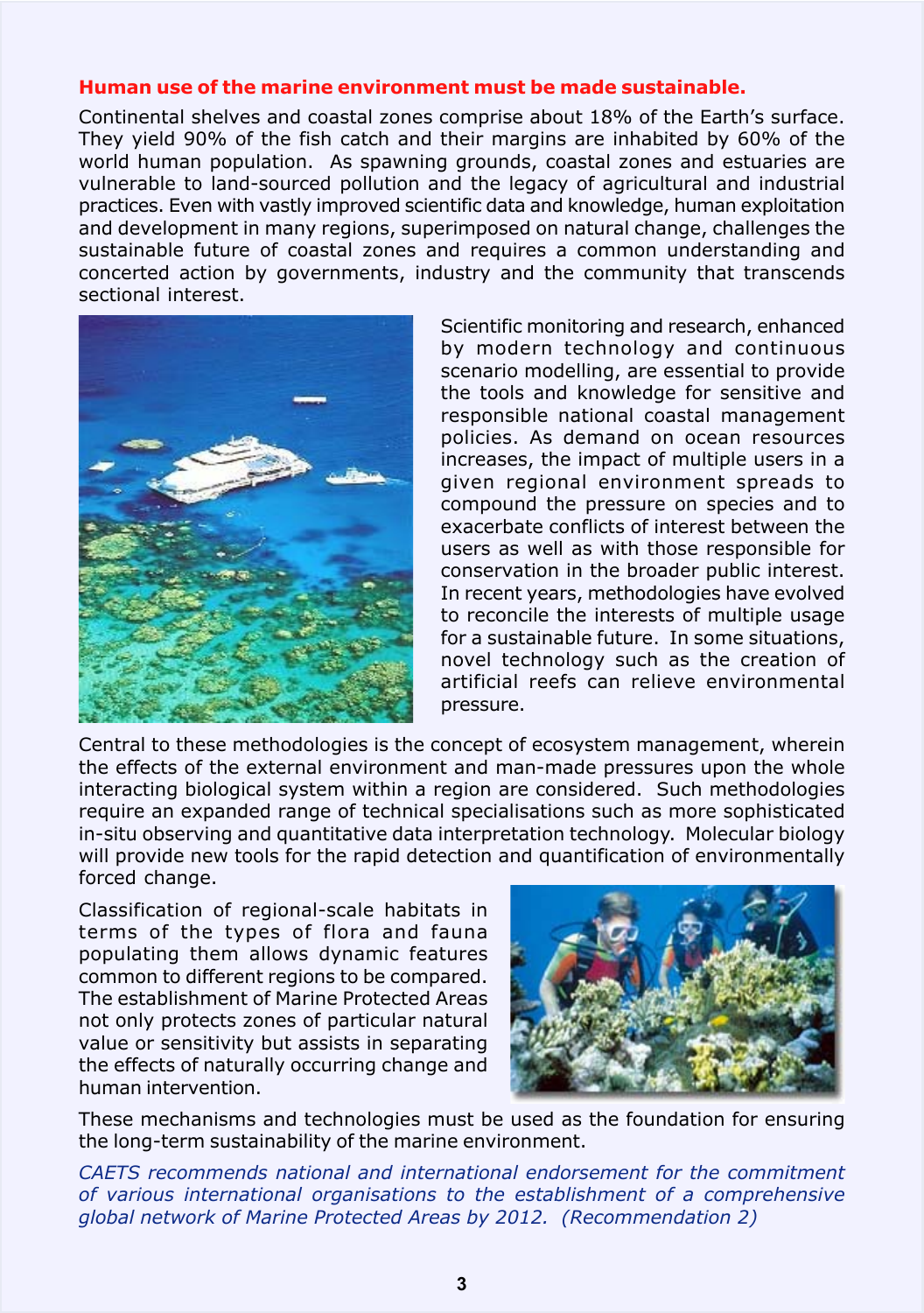#### **Combined social and technological approaches are needed to ensure the future of world fisheries.**

Marine fisheries provide about 20% of world animal protein, half of which is diverted to animal or aquaculture feed. Most major wild fisheries are already fully exploited, overfished or exhausted. Technology including new types of ships and nets can increase quality and selectivity. However, national and international regulation of the size and scope of fleets, coupled with enforcement instruments against illegal operations , are essential for future viability of marine fisheries.

Aquaculture at present provides a quarter of fish production and is expected to provide virtually all the increase in supply of marine food in the coming decades. Species used in aquaculture are almost always fed on marine fauna lower in the food chain, placing greater pressure on wild marine ecosystems.

*CAETS recommends that effort be urgently applied to develop aquaculture systems that do not depend primarily on fish protein. (Recommendation 3)*



#### **New technologies are emerging to enhance the efficiency of marine transport**

Eighty percent of international trade is carried by ship and per capita tonnage has quadrupled in the last 50 years. The increased geographic separation of global supply and consumption requires vessels of ever-increasing size and capacity. Increasing global population and prosperity drive a trend to larger special purpose ships and are producing burgeoning growth in cruise shipping. Trends include significant increases in the size and specialization of container and bulk ships, and serious pressures in some high traffic regions. The growth of regional traffic and congestion and the need for access to difficult locations demand adequate ship management and new technical solutions to problems of manoeuvrability, drag reduction, propulsion efficiency and flexibility, ice going capability, marine antifouling and international dispersion of marine species as well as new challenges of terrorism and security.

*CAETS recommends an increased effort to ensure that future naval architects integrate engineering, environmental and social knowledge systems to design the ships of tomorrow. (Recommendation 4)*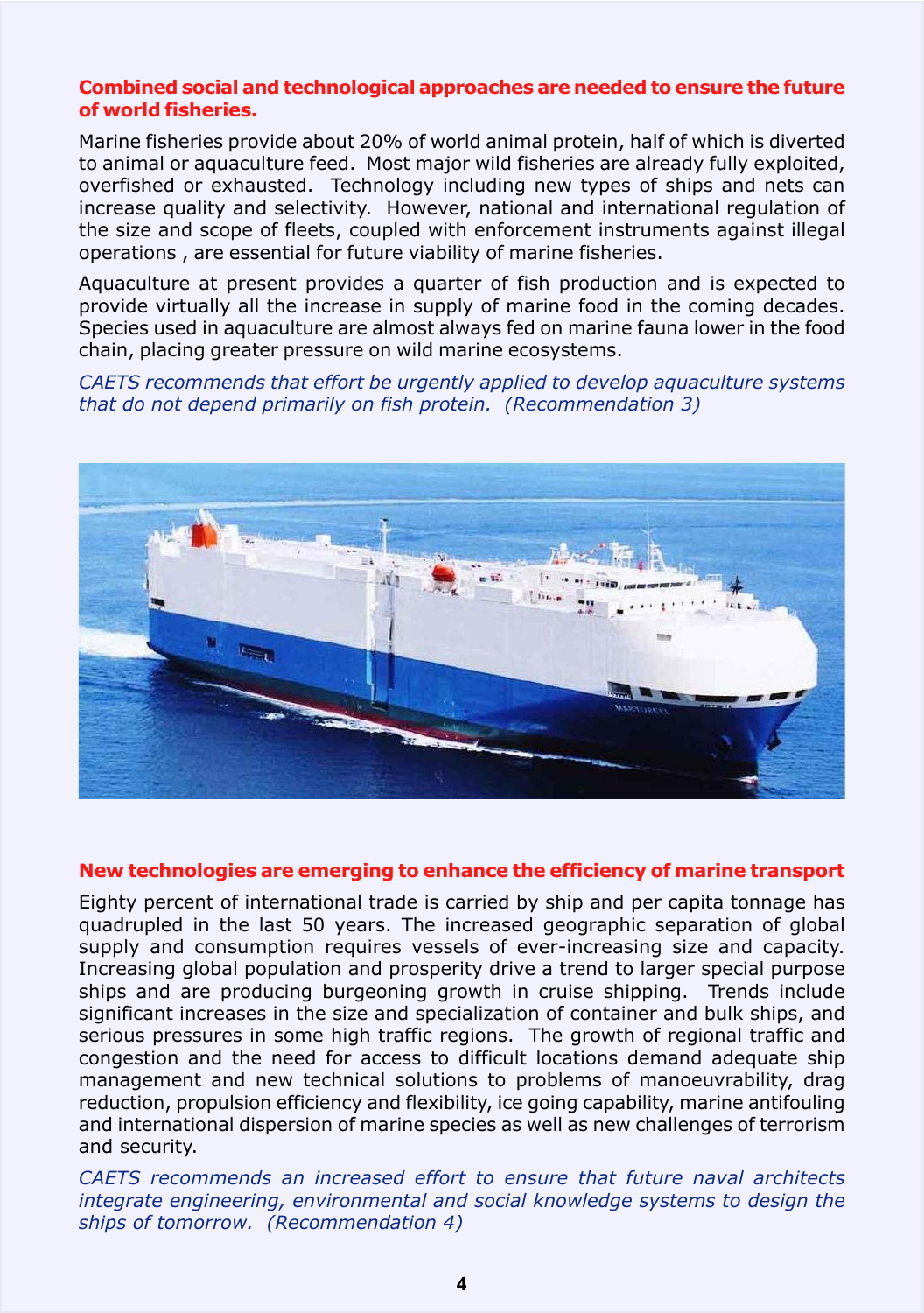#### **Global petroleum demand is driving ambitious new offshore exploration and extraction technologies.**

The increased demand for energy resources will gradually move exploration activity to deeper waters and to environmentally difficult areas like the Arctic. Development of new and improved technology is important for sustainable and environmentally benign exploitation of oil and gas in these areas.

Deeper sites up to 2000 metres are planned to yield 30% of new production and sites to 3500 metres are being considered for the future. Ingenious new methods for remote exploration and extraction are pushing the boundaries of technology, including deviated and multiple drilling, ship and semi-submersible platforms, spars, and total sub-sea processing systems, coiled tube drilling, expandable casings and multilateral extended reach wells. Deep water production is feasible using artificial sub-surface well-heads, sub-sea down-hole processing, separation, re-injection, compression, riser-less light well intervention and multiphase flow simulation including the use of hydrates.

The cost and technical difficulty of developing offshore sites demands more accurate assessment of their prospectivity using numerical synthesis and analysis of vast quantities of seismic and other data. New techniques for exploration include electromagnetic seabed logging, seismic exploration and modelling of reservoirs and super-long seismic arrays.

*CAETS recommends continuing encouragement for innovative new technologies for remote exploration and extraction of oil and gas. (Recommendation 5)*



**The oceans can provide new resources of energy and minerals**

The increasingly high cost of energy derived from conventional sources will encourage commercial production of gas from gas hydrates. Some evaluations of future energy resources indicate that gas hydrate may be just as important a source of energy as oil and gas. Gas hydrates occur in the upper part of the sediments or on the seabed in oceans and the study of these deposits is just beginning.

Ocean currents, waves and tidal movements represent a vast amount of energy. If successfully exploited, they could contribute a substantial supply of electricity in coastal areas in many parts of the world.

On the seabed in the deeper ocean, manganese nodules occur over large areas and represent large resources of copper, cobalt and nickel for the future. These resources, together with sulphide deposits along spreading ridges and cobalt crust at some oceanic islands are now part of the resource management of the International Seabed Authority.

Our knowledge about the seabed is less than our knowledge of the surface of Mars, both in the high seas and in the Exclusive Economic Zones. We must increase the mapping of the seabed both in the deep oceans and on the continental shelves. A better geospatial knowledge base is necessary for monitoring and sustainable development of the resources in oceanic regions.

*CAETS recommends that more detailed mapping of the seabed be carried out as a basis for discovery and sustainable management of oil, gas, gas hydrate and mineral resources. (Recommendation 6)*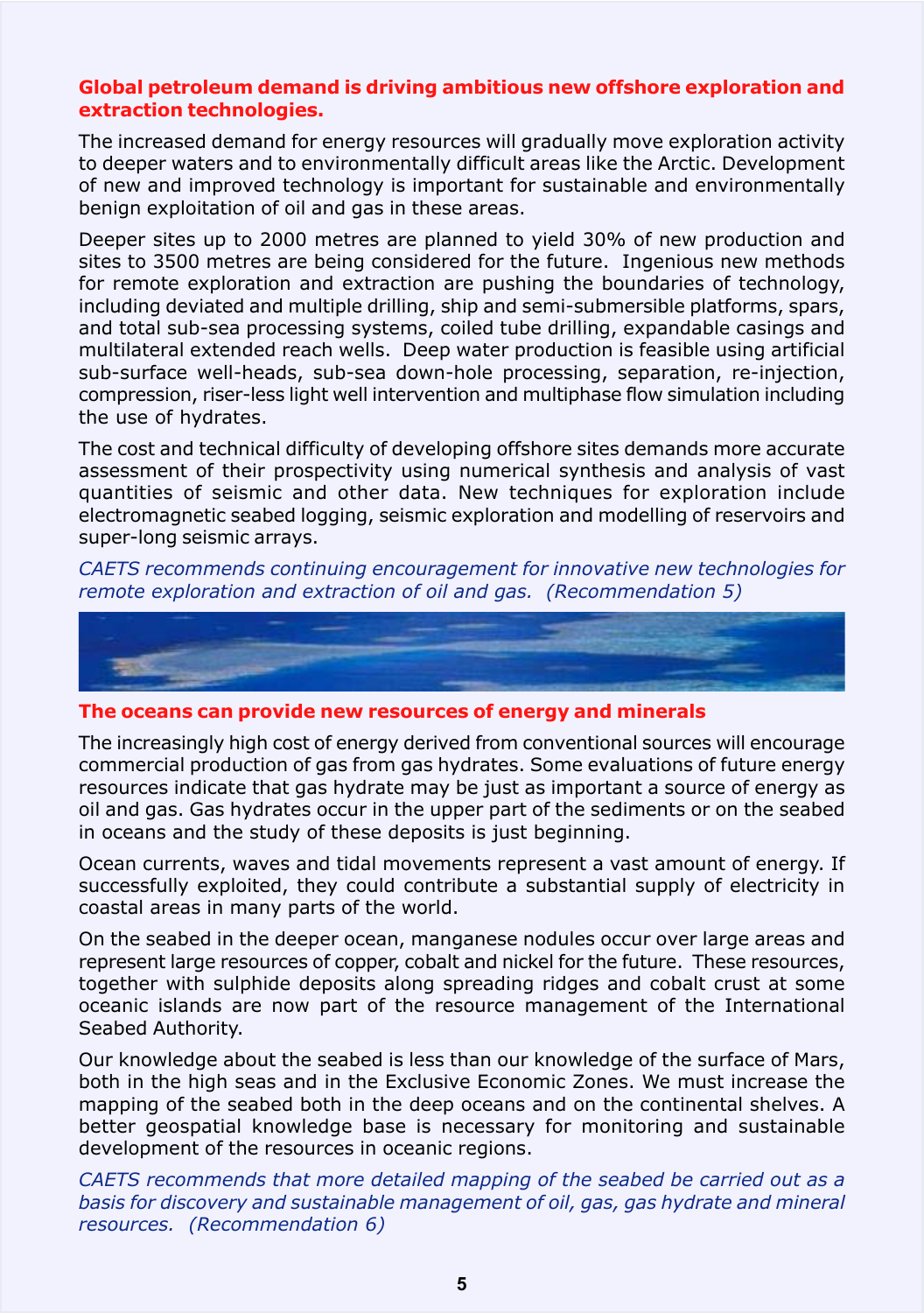#### **To secure the sustainable future of the oceans and their resources, we must continue to develop new technologies for monitoring and data processing.**

In recent decades, there have been revolutionary technological advances in remote sensing, global positioning, miniaturization, automation and digital computation, with the capacity to acquire, assimilate, combine and distribute vast amounts of quantitative data using the Internet. It is now technically feasible to accumulate observations with sufficient coverage and accuracy to explore the ocean depths and below the seabed, to detect changes as they occur and to perform simulations and apply scientific knowledge to provide options for human intervention in the management and use of our ocean resources.

This capability is well advanced in pilot projects to describe the influence of ocean circulation on global and regional climate. We require a far greater national commitment to support the use of this technology in internationally coordinated programmes in the form of global "earth observing systems", of which the Global Ocean Observing System (GOOS), coordinated by the Intergovernmental Oceanographic Commission (IOC) of UNESCO and implemented through national observing programmes, is a key part. The gathering and assimilation of data in large quantities within 'operational' oceanographic systems (akin to, and linked with, meteorological service systems) should result in the routine generation of data products and the application of models and techniques that can be accessed and applied to questions involving the complex interaction between physical and biological processes.

*CAETS recommends the free and open international exchange of primary data in order to release the full power of global observations for a wide range of important economic and environmental applications in addition to climate research and prediction (Recommendation 7)*

*CAETS recommends the establishment of national oceanographic service organizations to facilitate participation in international data exchange and to deliver the benefits of operational oceanographic services to national communities. (Recommendation 8)*

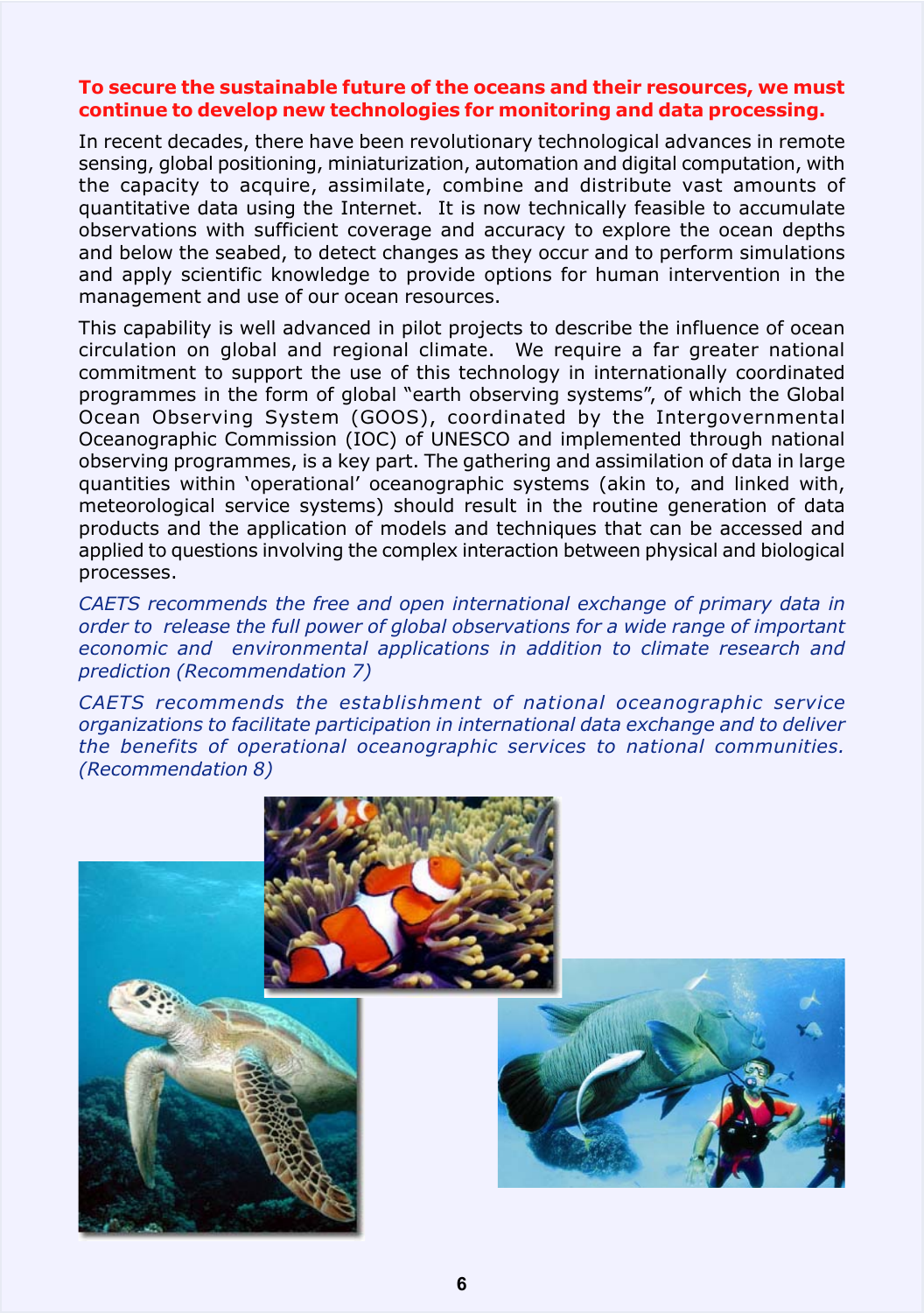#### **We must develop and exploit emerging technologies for disaster reduction.**

The South East Asian and Indian Ocean tsunami of 26 December 2004 provided a grim reminder of the vulnerability of human communities to the immense destructive power of the ocean in response to tectonic forces.

This event has provided forceful motivation for renewed international cooperation in the effective use of science and engineering to mitigate the impact of natural disasters and, in particular, to upgrade the systematic monitoring of both seismic and sea level characteristics to ensure rapid warning and community response, for tsunamis and other (more frequent) natural ocean hazards such as hurricanes and storm surges.

Through international cooperation, it is expected that the upgrading will involve improvements in both our physical observing systems and our communications systems. Working through existing international organizations such as the IOC and the World Meteorological Organization (WMO), the newly established Global Earth Observation System of Systems (GEOSS) will provide a framework to promote the development and worldwide implementation of the required observing and communications technologies.

Also required at national level is the development of much more sophisticated natural disaster mitigation plans drawing on available science (including social science) and technology and existing international systems of cooperation.

*CAETS recommends international support for the establishment of a global tsunami warning system, with initial priority for the Indian Ocean. (Recommendation 9)*



#### **The academies have a key role to play in ensuring the wise and sustainable use of the oceans.**

The Convocation concluded that the health and viability of ecological systems in the ocean are widely threatened by human pressures. Furthermore, human-induced greenhouse warming and associated changes in the ocean may bring serious consequences for mankind. However, with international will and cooperation, there is now great potential for nations, individually and collectively, to detect changes as they occur and a greater capacity than ever before to employ the capabilities of science, technology and engineering to ensure wise and prudent use of the oceans for the future of the world.

The academies can help in many ways through studies, information and advice. Capacity building through education and training in the area of ocean science and engineering should be a priority for national governments and multinational institutions like UNESCO, particularly in the third world. Special emphasis on sustainability and environmental implications should be made in such programmes.

*CAETS recommends that its Member academies increase their commitment to initiatives for raising public awareness of ocean issues, including scientific and technological solutions to the threats facing the oceans and their implications for society; and that they enhance their input to national governments and international organisations to ensure informed and balanced advice on ocean policy issues. (Recommendation 10)*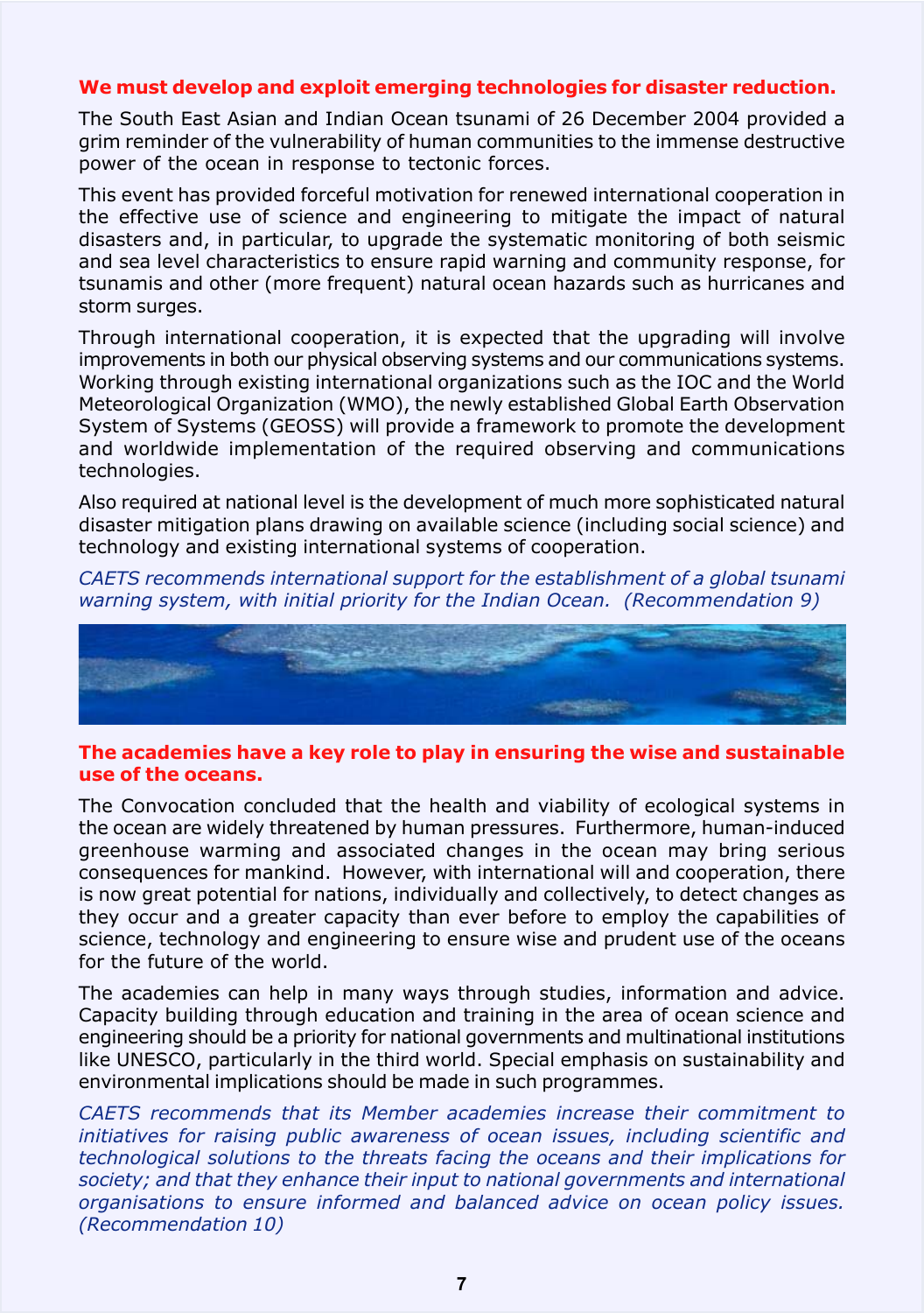#### **Recommendations**

In the light of its conclusions, as summarised above, CAETS commends, for consideration and action by all appropriate national and international organisations, the following consolidated set of ten recommendations from its 16th Convocation:

- *1 CAETS recommends continued national and international investment in ocean monitoring and research as a vital input to national and international policy development on climate change and related issues.*
- *2 CAETS recommends national and international endorsement for the commitment of various international organisations to the establishment of a comprehensive global network of Marine Protected Areas by 2012.*
- *3 CAETS recommends that effort be urgently applied to develop aquaculture systems that do not depend primarily on fish protein.*
- *4 CAETS recommends an increased effort to ensure that future naval architects integrate engineering, environmental and social knowledge systems to design the ships of tomorrow.*
- *5 CAETS recommends continuing encouragement for innovative new technologies for remote exploration and extraction of oil and gas.*
- *6 CAETS recommends that more detailed mapping of the seabed be carried out as a basis for discovery and sustainable management of oil, gas, gas hydrate and mineral resources.*
- *7 CAETS recommends the free and open international exchange of primary data in order to release the full power of global observations for a wide range of important economic and environmental applications in addition to climate research and prediction.*
- *8 CAETS recommends the establishment of national oceanographic service organizations to facilitate participation in international data exchange and to deliver the benefits of operational oceanographic services to national communities.*
- *9 CAETS recommends international support for the establishment of a global tsunami warning system, with initial priority for the Indian Ocean.*
- *10 CAETS recommends that its Member academies increase their commitment to initiatives for raising public awareness of ocean issues, including scientific and technological solutions to the threats facing the oceans and their implications for society; and that they enhance their input to national governments and international organisations to ensure informed and balanced advice on ocean policy issues.*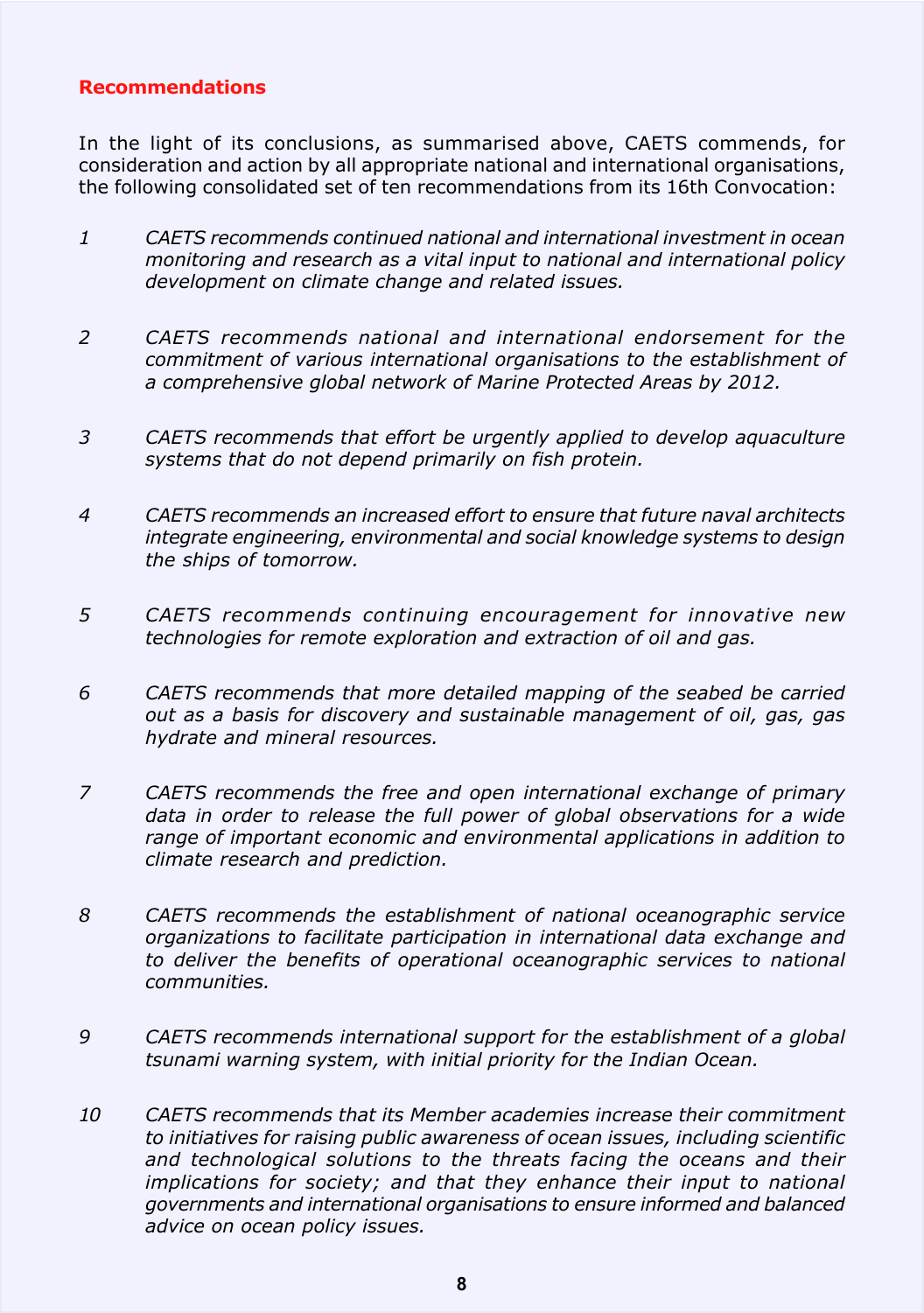## **MEMBERS OF CAETS ACADEMY DELEGATIONS ATTENDING THE COUNCIL MEETING OF 14 JULY 2005**

#### **(REP. = REPRESENTATIVE \*BOARD MEMBER)**

## **SECRETARY/TREASURER** Mr William C. Salmon (United States)\*

**PRESIDENT AND CHAIR** Dr John W Zillman (Australia)\*

#### **JAPAN** (EAJ)

Rep. Professor Jun-ichi Nishizawa Dr Tsuneo Nakahara Dr Kozo Iizuka Mr Eliichi Kumabe

#### **KOREA** (NAEK)

Rep. Professor Ki-Jun Lee\* Professor Bo Hyung Cho Ms Eun Yeong Park Ms Wook Hyun Kwon

#### **MEXICO** (AI)

Rep. Dr Paulo Salles Professor Mauricio Porras Professor Gerardo Ferrando

#### **NETHERLANDS** (NFTW)

Rep. Professor Ben Veltman\*

#### **NORWAY** (NTVA)

Rep. Professor Arne Bjørlykke\* (Past President of CAETS) Mr Hein Johnson

#### **SWEDEN** (IVA)

Rep. Professor Hans Forsberg

#### **SWITZERLAND** (SATW)

Rep. Dr Hans Haenni

#### **UNITED KINGDOM** (RAEng)

Rep. Lord Alec Broers\* Mr Peter Saraga Mr Phillip Greenish

#### **UNITED STATES** (NAE)

Rep. Dr William A Wulf Dr George Bugliarello Dr Lance Davis

#### **URUGUAY** (ANIU)

Rep. Ing. Eduardo R. Alvarez Mazza

#### **Guests**

Mr Robert St. Leger, SAE (South Africa) Professor Graeme Pearman (ICSU)

#### **AUSTRALIA** (ATSE)

Rep. Dr Michael Sargent Dr Greg Tegart Dr John Dodgson Professor Frank Larkins Mrs Elizabeth Meir

#### **BELGIUM** (BACAS)

Rep. Professor Achiel Van Cauwenberghe\* (President-elect of CAETS)

#### **CANADA (CAE)**

Rep. Dr Ravi Ravindran

#### **CHINA** (CAE)

Rep. Professor SHEN Guofang Professor TANG Qisheng Dr LI Xiojun Mr KANG Jincheng Ms XU Haiyan Ms WANG Yuanjing

#### **CROATIA** (HATZ)

Rep. Professor Zlatko Kniewald\* Professor Jasna Kniewald

#### **CZECH REPUBLIC** (EA CR)

Rep. Professor Petr Zuna Dr Milos Hayer

#### **FINLAND** (FACTE)

Rep. Dr Jaako Ihamuotila

#### **FRANCE** (NATF)

Rep. Dr Bruno Jarry

#### **GERMANY** (acatech)

Rep. Professor Reiner Köpp

#### **INDIA** (INAE)

Rep. Dr Krishnaswamy Kasturirangan Dr Anumolu Ramakrishna Professor Placid Rodriguez Professor Catti V Ramakrishnan